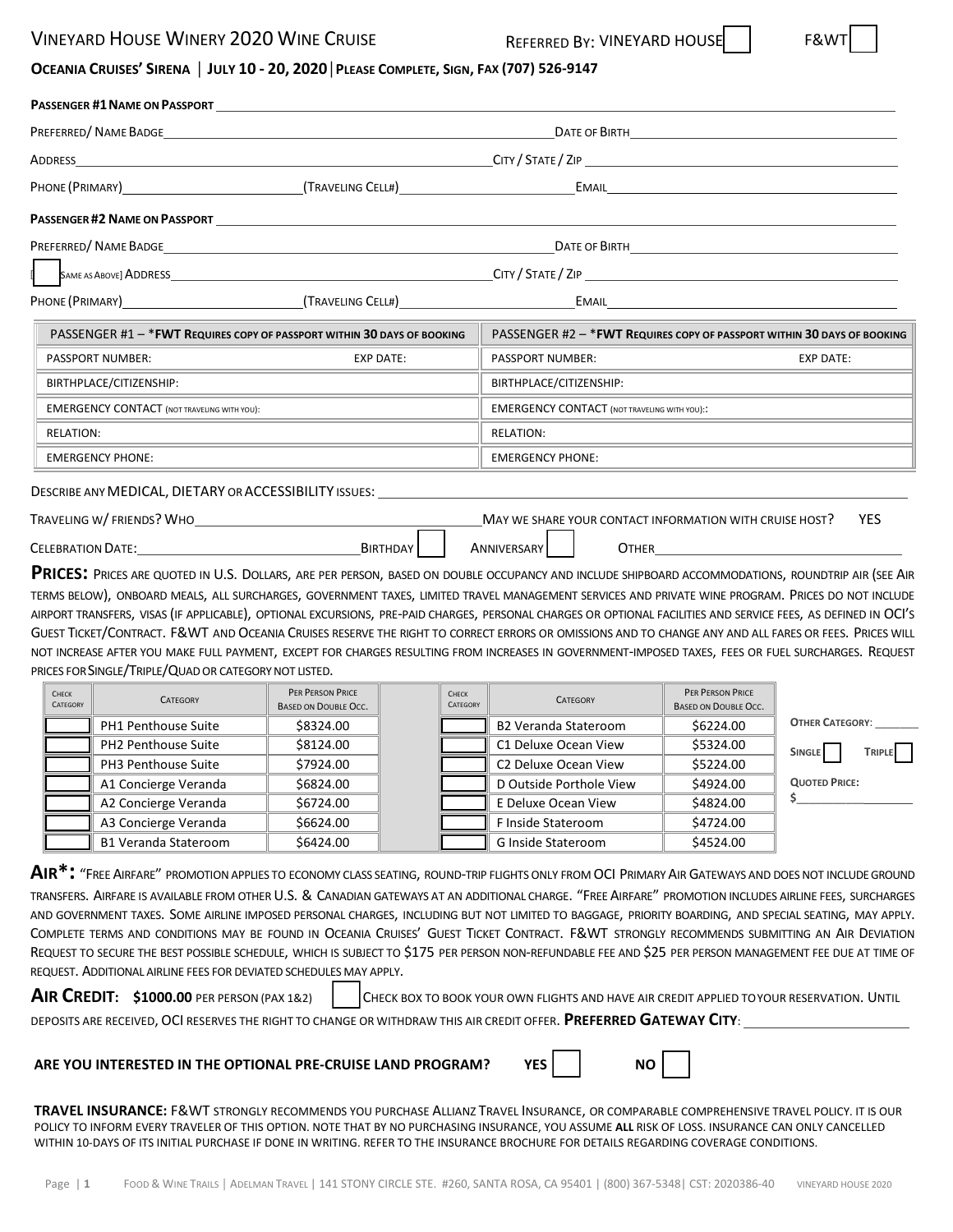| DEPOSITS & PAYMENTS: DEPOSIT DUE AT BOOKING: \$1,175.00 PER PASSENGER FOR ALL CABINS EXCEPT VISTA, OCEANIA AND OWNER'S SUITES. PLEASE |  |  |
|---------------------------------------------------------------------------------------------------------------------------------------|--|--|
| CALL FOR DEPOSIT AMOUNTS FOR BOOKING SUITES. PAY BY: MASTERCARD / VISA / AMERICAN EXPRESS TOTAL DEPOSIT: \$                           |  |  |

\_\_\_\_\_\_\_\_\_\_\_\_\_\_\_\_\_\_\_\_\_\_\_\_\_\_\_\_\_\_\_\_\_\_\_\_\_\_\_\_\_ \_\_\_\_\_\_\_\_\_\_\_\_\_\_\_\_\_\_\_\_\_\_\_\_\_\_\_\_\_\_\_\_\_\_\_\_\_\_\_\_\_\_\_\_\_\_\_\_\_\_\_\_\_\_\_\_\_\_\_\_\_\_\_\_\_\_\_\_

| <b>CREDIT CARD NUMBER:</b>                   | Exp: | CVV: |  |
|----------------------------------------------|------|------|--|
| PLEASE FAX TO OUR OFFICES AT (707) 526-9147. |      |      |  |

PRINT NAME AS APPEARS ON CREDIT CARD SIGNATURE OR TYPE NAME IN LIEU OF SIGNATURE - (I AUTHORIZE F&WT TRAVEL GROUP/ F&WT TO CHARGE MY CREDIT CARD.)

**FINAL PAYMENT DUE ON: MARCH 2. 2020** | YES. I AUTHORIZE FINAL PAYMENT TO BE AUTOMATICALLY CHARGED ON THIS DATE TO THE CREDIT CARD LISTED ABOVE. NOTE: IF YOU USE A DEBIT CARD TO PAY THE DEPOSIT, F&WT MAY NOT BE ABLE TO PROCESS YOUR FINAL PAYMENT, AND THEREFORE, REQUIRES AN ALTERNATE PAYMENT METHOD FOR FINAL PAYMENT. IF FINAL PAYMENTS NOT RECEIVED BY THE DATE SPECIFIED ABOVE, YOUR SPACE ON THIS CRUISE WILL BE RELEASED AND APPLICABLE CANCELLATION FEES APPLIED. MANY TRAVEL SUPPLIERS NOW PROCESS CREDIT CARDS INTERNATIONALLY, AND YOUR CREDIT CARD BANK MAY CHARGE A FOREIGN TRANSACTION FEE. PLEASE CONTACT YOUR CREDITCARDISSUERTOSEE IF THIS APPLIES.

# **TERMS & CONDITIONS**

**PAYMENT & CANCELLATION SCHEDULE:** ANY REFUND OR CHANGE REQUESTS RELATING TO THE CRUISE, INCLUDING AIRFARE, MUST BE RECEIVED BY F&WT IN WRITING AND DOCUMENTS RETURNED. CANCELLATION FEES APPLY TO NAME CHANGES. CANCEL FEES CANNOT BE APPLIED OR MOVED TO ANOTHER SAILING. "I AUTHORIZE ADELMAN TRAVEL SYSTEMS INC/ F&WT TO CHARGE MY CREDIT CARD IFI CANCEL THIS BOOKING, PURSUANT TO THE CANCELLATION SCHEDULE AND FEES SET FORTH BELOW":

| <b>OWNER'S, VISTA &amp; OCEANIA SUITES</b> |          |                      |  | ALL OTHER STATEROOM CATEGORIES |          |                         |
|--------------------------------------------|----------|----------------------|--|--------------------------------|----------|-------------------------|
| <b>FROM</b>                                | τо       | <b>FEE</b>           |  |                                | τо       | <b>FEE</b>              |
| <b>DATE OF BOOKING</b>                     | 01/03/20 | \$100 PER PERSON     |  | <b>DATE OF BOOKING</b>         | 01/03/20 | \$100 PER PERSON        |
| 01/04/20                                   | 02/17/20 | \$250 PER PERSON     |  | 01/04/20                       | 02/17/20 | \$250 PER PERSON        |
| 02/18/20                                   | 03/02/20 | <b>15% FULL FARE</b> |  | 02/18/20                       | 03/02/20 | <b>\$500 PER PERSON</b> |
| 03/03/20                                   | 03/30/20 | 35% FULL FARE        |  | 03/03/20                       | 03/30/20 | 35% FULL FARE           |
| 03/31/20                                   | 04/14/20 | 65% FULL FARE        |  | 03/31/20                       | 04/14/20 | 65% FULL FARE           |
| 04/15/20                                   |          | 100% FULL FARE       |  | 04/15/20                       |          | 100% FULL FARE          |

**TRAVEL REQUIREMENTS:** PASSENGERSMUST PROVIDE PROPERIDENTIFICATIONTOBOARDTHE SHIP. US ANDCANADIANCITIZENSMUST PRESENT A VALIDPASSPORT. (NAMEON ALL CRUISE DOCUMENTS MUST BE THE SAME AS YOUR PASSPORT.) PLEASE VISIT WWW.TRAVEL.STATE.GOV FOR DETAILS. **RESPONSIBILITY:** PASSENGER ACKNOWLEDGES (I) SPONSORING WINERIES ARE RESPONSIBLE FOR THE WINE EDUCATION PROGRAM, WHICH IS NOT CONNECTED IN ANY WAY WITH ADELMAN TRAVEL SYSTEMS INC. / F&WT AND RESERVES THE RIGHT TO SUBSTITUTE PROGRAM ELEMENTS AND PRESENTERS WITHOUT NOTICE; AND (II) OCEANIA CRUISES (OCI) IS RESPONSIBLE FOR THE CRUISE AND RELATED SERVICES, WHICH ALONG WITH ANY INCLUDED FREE AIR FARE, ARE GOVERNED BY OCI'S TERMS AND CONDITIONS AS NOTED IN THEIR CRUISE BROCHURE. **LIMITATION OF**  LIABILITY: IN NO EVENT SHALL ADELMAN TRAVEL SYSTEMS INC. DBA F&WT OR ITS OFFICERS. DIRECTORS, EMPLOYEES AND AFFILIATES BE RESPONSIBLE OR LIABLE TO PASSENGER FOR ANY INJURY, LOSS, OR DAMAGE, DIRECTLY OR INDIRECTLY ARISING FROM, OR ANY INDIRECT, INCIDENTAL, SPECIAL OR CONSEQUENTIAL DAMAGES, INCURRED BY PASSENGER IN CONNECTION WITH (I) THE CRUISE PURCHASED HEREBY, INCLUDING WITHOUT LIMITATION, ANY ASSOCIATED TRANSPORTATION, ACTIVITIES, AND ACCOMMODATIONS, WHETHER PRIOR, DURING, OR AFTER THE CRUISE, (II) ANY ACT, OMISSION, NEGLECT, ACCIDENT, ERROR OR DEFAULT OF THIRD PARTIES, PROVIDING SERVICES IN CONNECTION WITH THECRUISE, (III) THE ALTERATION OF THE PASSENGER'S ITINERARY, WHEN ADVISABLE OR NECESSARY FOR THE SAFETY AND/OR WELLBEING OF THE PASSENGER(S), (IV) ANY ACT OF TERRORISM, WAR, ACCIDENT, WEATHER OR ANY ACT OF GOD,(V) THE CRUISE PROGRAM CANCELLATION AS PROVIDED BELOW, (V1) ANY CHANGES IN THE DESCRIBED PROGRAM CONTENT OR PRESENTERS. **TERMINATION:** THIS WINE EDUCATION CRUISE PROGRAM REQUIRES A MINIMUM NUMBER OF PARTICIPANTS AND F&WT RESERVES THE RIGHT TO CANCEL THE PROGRAM BEFORE THE FINAL PAYMENT DATE LISTED ABOVE IF SUCH MINIMUM NUMBER IS NOT ACHIEVED. UPON CANCELLATION F&WT WILL ISSUE A FULL REFUND TO YOU AND YOU AGREE F&WT SHALL HAVE NO LIABILITY FOR SUCH CANCELLATION AS PROVIDED FOR ABOVE. PARTICIPANTS ARE ENCOURAGED NOT TO PURCHASE NON-REFUNDABLE AIRLINE TICKETS EARLIER THAN 90 DAYS BEFORE THE TOUR DEPARTURE DATE IN ORDER TO AVOID AIRLINE CANCELLATION PENALTIES. **MISBEHAVIOR:** F&WT RESERVES THE RIGHT TO ASK ANY PERSON TO LEAVE THE WINE EDUCATION GROUP WHO IS ACTING INAPPROPRIATELY AND/OR WHO CANNOT CONTROL HIS OR HER BEHAVIOR, AND IN SUCH CASE PASSENGER AGREES THEY SHALL RECEIVE NO REFUND FOR THE COST OF THE CRUISE AND F&WT SHALL HAVE NO LIABILITY FOR, OR OBLIGATION TO REPLACE, MISSED OR LOST PREPAID TRIP ELEMENTS, NOR RESPONSIBILITY TO PROVIDE RETURN TRANSPORTATION TO ANY PASSENGER LEFT BEHIND. **DISPUTES:** ANY CONTROVERSY, DISPUTE OR CLAIM OF WHATEVER NATURE ARISING OUT OF, IN CONNECTION WITH OR RELATING TO THIS CRUISE REGISTRATION FORM OR THE RELATED PRE/POST OR SHORE TOUR REGISTRATION FORM(S). OR THE INTERPRETATION, MEANING, PERFORMANCE, BREACH OR ENFORCEMENT THEREOF, SHALL BE RESOLVED, AT THE REQUEST OF EITHER PARTY TO THIS CONTRACT, FIRST BY MEDIATION INSANTA ROSA, CALIFORNIA AND IF MEDITATION IS UNSUCCESSFUL BY FINAL AND BINDING ARBITRATION CONDUCTED BEFORE ONE NEUTRAL ARBITRATOR AT A LOCATION DETERMINED BY THE ARBITRATOR IN SANTA ROSA, CALIFORNIA, IN ACCORDANCE WITH THE RULES OF CALIFORNIA CODE OF CIVIL PROCEDURE SECTION 1280 ET. SEQ. ALL DECISIONS OF THE ARBITRATOR SHALL BE FINAL, BINDING, AND CONCLUSIVE ON ALL PARTIES. JUDGMENT MAY BE ENTERED UPON ANY SUCH DECISION IN ACCORDANCE WITH APPLICABLE LAW IN ANY COURT HAVING JURISDICTION THEREOF. THIS CONTRACT INURES TO THE BENEFIT OF, AND IS BINDING ON THE PARTIES AND THEIR RESPECTIVE HEIRS, REPRESENTATIVES AND ASSIGNS. THIS CONTRACT SHALL BE GOVERNED BY, CONSTRUED AND ENFORCED IN ACCORDANCEWITH THE LAWSOF THE STATEOFCALIFORNIA. **PHOTO RELEASE:** I UNDERSTAND AND AGREE THAT WHILE [DESCRIBE DUTIES OR ACTIVITIES], I MAY BE PHOTOGRAPHED AND/OR VIDEOTAPED FOR INTERNAL AND/OR PROMOTIONAL USE. I HEREBY GRANT AND CONVEY TO F&WT ALL RIGHT, TITLE, AND INTEREST, INCLUDING BUT NOT LIMITED TO, ANY ROYALTIES, PROCEEDS, OR OTHER BENEFITS, IN ANY AND ALL SUCH PHOTOGRAPHS OR RECORDINGS, AND CONSENT TO F&WT'S USE OF MY NAME, IMAGE, LIKENESS, AND VOICE IN PERPETUITY, IN ANY MEDIUM OR FORMAT (INCLUDING BUT NOT LIMITED TO BROCHURES, INVITATIONS, BOOKS, NEWSPAPERS, MAGAZINES, TELEVISION, WEBSITES), FOR ANY PUBLICITY WITHOUT FURTHER COMPENSATION OR PERMISSION.

### **PLEASE SIGN TO ACCEPT THE FOREGOING TERMS AND CONDITIONS OR TYPE NAME IN LIEU OF SIGNATURE:**

\_\_\_\_\_\_\_\_\_\_\_\_\_\_\_\_\_\_\_\_\_\_\_\_\_\_\_\_\_\_\_\_\_\_\_\_\_\_\_ \_\_\_\_\_\_\_\_\_\_\_\_\_\_\_\_\_\_\_\_\_\_\_\_\_\_\_\_\_\_\_\_\_\_\_\_\_\_\_